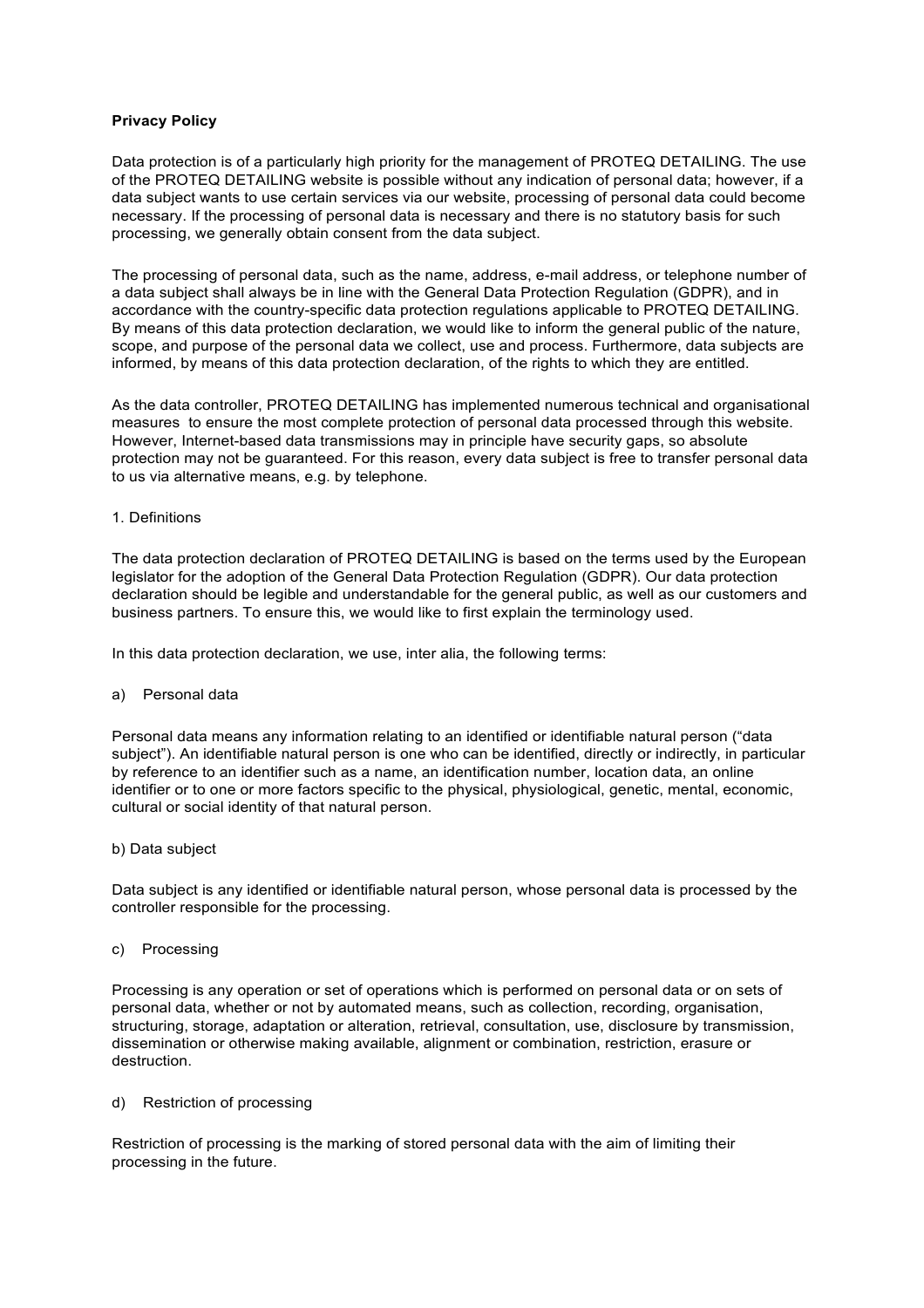## e) Profiling

Profiling means any form of automated processing of personal data consisting of the use of personal data to evaluate certain personal aspects relating to a natural person, in particular to analyse or predict aspects concerning that natural person's performance at work, economic situation, health, personal preferences, interests, reliability, behaviour, location or movements.

## f) Pseudonymisation

Pseudonymisation is the processing of personal data in such a manner that the personal data can no longer be attributed to a specific data subject without the use of additional information, provided that such additional information is kept separately and is subject to technical and organisational measures to ensure that the personal data are not attributed to an identified or identifiable natural person.

g) Controller or controller responsible for the processing

Controller or controller responsible for the processing is the natural or legal person, public authority, agency or other body which, alone or jointly with others, determines the purposes and means of the processing of personal data; where the purposes and means of such processing are determined by Union or Member State law, the controller or the specific criteria for its nomination may be provided for by Union or Member State law.

h) Processor

Processor is a natural or legal person, public authority, agency or other body which processes personal data on behalf of the controller.

## i) Recipient

Recipient is a natural or legal person, public authority, agency or another body, to which the personal data are disclosed, whether a third party or not. However, public authorities which may receive personal data in the framework of a particular inquiry in accordance with Union or Member State law shall not be regarded as recipients; the processing of those data by those public authorities shall be in compliance with the applicable data protection rules according to the purposes of the processing.

## j) Third party

Third party is a natural or legal person, public authority, agency or body other than the data subject, controller, processor and persons who, under the direct authority of the controller or processor, are authorised to process personal data.

### k) Consent

Consent of the data subject is any freely given, specific, informed and unambiguous indication of the data subject's wishes by which he or she, by a statement or by a clear affirmative action, signifies agreement to the processing of personal data relating to him or her.

2. Name and Address of the controller

Controller for the purposes of the General Data Protection Regulation (GDPR), other data protection laws applicable in Member states of the European Union and other provisions related to data protection is:

### PROTEQ DETAILING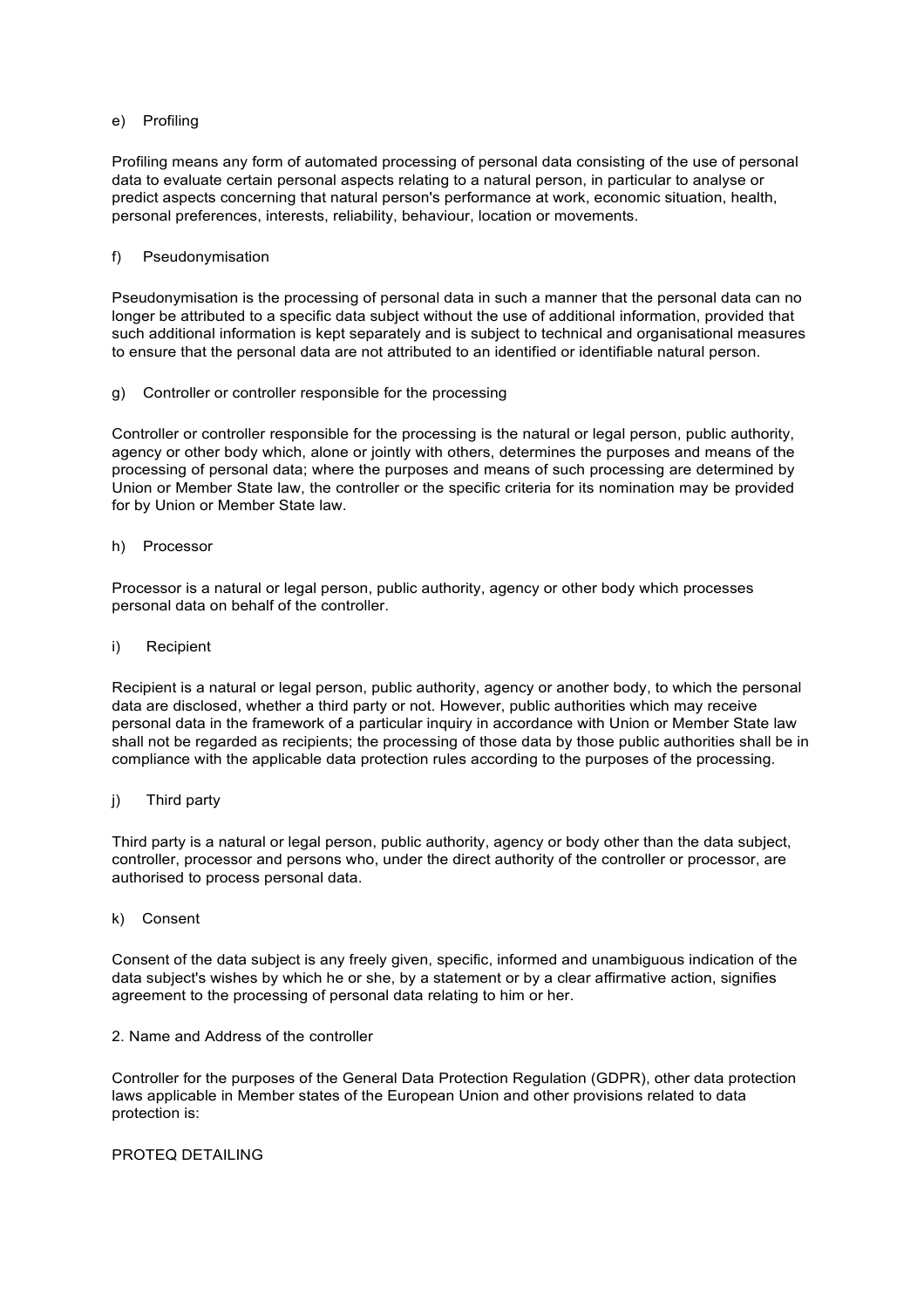Unit 6, Churchill Business Park, Sleaford Road, Bracebridge Heath Lincoln United Kingdom LN4 2FF

Phone: 01522 520 236

Email: info@proteqdetailing.co.uk

Website: http://www.proteqdetailing.co.uk/

### 3. Cookies

The pages of the PROTEQ DETAILING website may use cookies. Cookies are text files that are stored in a computer system via an Internet browser.

Many Internet sites and servers use cookies. Many cookies contain a so-called cookie ID. A cookie ID is a unique identifier of the cookie. It consists of a character string through which Internet pages and servers can be assigned to the specific Internet browser in which the cookie was stored. This allows visited Internet sites and servers to differentiate the individual browser of the data subject from other Internet browsers that contain other cookies. A specific Internet browser can be recognized and identified using the unique cookie ID.

Through the use of cookies, PROTEQ DETAILING can provide the users of this website with more user-friendly services that would not be possible without the cookie setting.

By means of a cookie, the information and offers on our website can be optimized with the user in mind. Cookies allow us, as previously mentioned, to recognize our website users. The purpose of this recognition is to make it easier for users to utilize our website. The website user that uses cookies, e.g. does not have to enter access data each time the website is accessed, because this is taken over by the website, and the cookie is thus stored on the user's computer system. Another example is the cookie of a shopping cart in an online shop. The online store remembers the articles that a customer has placed in the virtual shopping cart via a cookie.

The data subject may, at any time, prevent the setting of cookies through our website by means of a corresponding setting of the Internet browser used, and may thus permanently deny the setting of cookies. Furthermore, already set cookies may be deleted at any time via an Internet browser or other software programs. This is possible in all popular Internet browsers. If the data subject deactivates the setting of cookies in the Internet browser used, not all functions of our website may be entirely usable.

### 4. Collection of general data and information

The PROTEQ DETAILING website collects a series of general data and information when a data subject or automated system calls up the website. This general data and information are stored in the server log files. Collected may be (1) the browser types and versions used, (2) the operating system used by the accessing system, (3) the website from which an accessing system reaches our website (so-called referrers), (4) the sub-websites, (5) the date and time of access to the Internet site, (6) an Internet protocol address (IP address), (7) the Internet service provider of the accessing system, and (8) any other similar data and information that may be used in the event of attacks on our information technology systems.

When using these general data and information, PROTEQ DETAILING does not draw any conclusions about the data subject. Rather, this information is needed to (1) deliver the content of our website correctly, (2) optimize the content of our website as well as its advertisement, (3) ensure the long-term viability of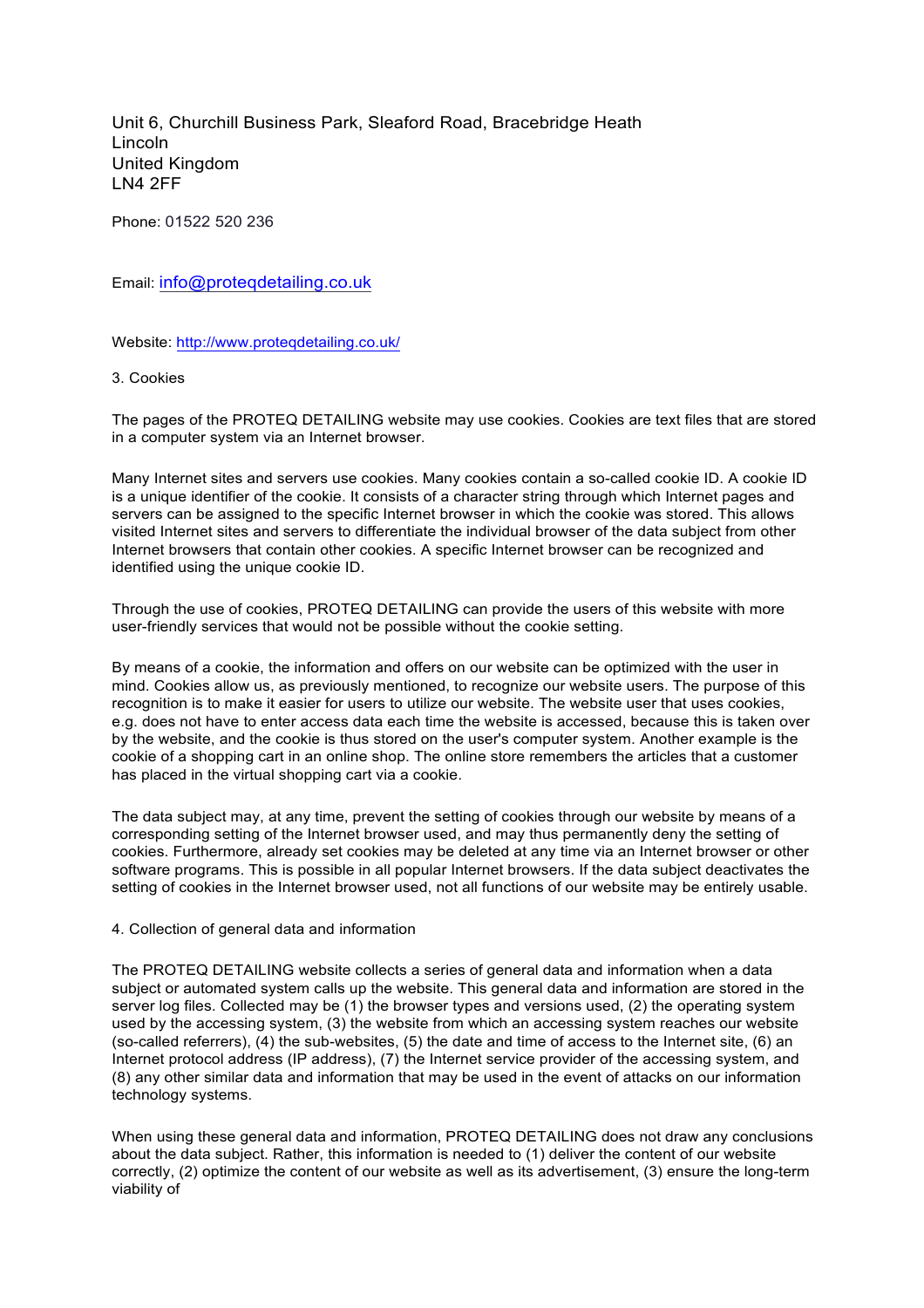our information technology systems and website technology, and (4) provide law enforcement authorities with the information necessary for criminal prosecution in case of a cyber-attack. Therefore, PROTEQ DETAILING analyses anonymously collected data and information statistically, with the aim of increasing the data protection and data security of our enterprise, and to ensure an optimal level of protection for the personal data we process. The anonymous data of the server log files are stored separately from all personal data provided by a data subject.

## 5. Registration on our website

The data subject has the possibility to register on the website of the controller with the indication of personal data. Which personal data are transmitted to the controller is determined by the respective input mask used for the registration. The personal data entered by the data subject are collected and stored exclusively for internal use by the controller, and for his own purposes. The controller may request transfer to one or more processors (e.g. a parcel service) that also uses personal data for an internal purpose which is attributable to the controller.

By registering on the website of the controller, the IP address—assigned by the Internet service provider (ISP) and used by the data subject—date, and time of the registration are also stored. The storage of this data takes place against the background that this is the only way to prevent the misuse of our services, and, if necessary, to make it possible to investigate committed offenses. Insofar, the storage of this data is necessary to secure the controller. This data is not passed on to third parties unless there is a statutory obligation to pass on the data, or if the transfer serves the aim of criminal prosecution.

The registration of the data subject, with the voluntary indication of personal data, is intended to enable the controller to offer the data subject contents or services that may only be offered to registered users due to the nature of the matter in question. Registered persons are free to change the personal data specified during the registration at any time, or to have them completely deleted from the data stock of the controller.

The data controller shall, at any time, provide information upon request to each data subject as to what personal data are stored about the data subject. In addition, the data controller shall correct or erase personal data at the request or indication of the data subject, insofar as there are no statutory storage obligations. A Data Protection Officer particularly designated in this data protection declaration, as well as the entirety of the controller's employees are available to the data subject in this respect as contact persons.

## 6. Subscription to our newsletters

On the PROTEQ DETAILING website, users are given the opportunity to subscribe to our enterprise's newsletter. The input mask used for this purpose determines what personal data are transmitted, as well as when the newsletter is ordered from the controller.

PROTEQ DETAILING informs its customers and business partners regularly by means of a newsletter about enterprise offers. The enterprise's newsletter may only be received by the data subject if (1) the data subject has a valid e-mail address and (2) the data subject registers for the newsletter shipping. A confirmation e-mail will be sent to the e-mail address registered by a data subject for the first time for newsletter shipping, for legal reasons, in the double opt-in procedure. This confirmation e-mail is used to prove whether the owner of the e-mail address as the data subject is authorized to receive the newsletter.

During the registration for the newsletter, we also store the IP address of the computer system assigned by the Internet service provider (ISP) and used by the data subject at the time of the registration, as well as the date and time of the registration. The collection of this data is necessary in order to understand the (possible) misuse of the e-mail address of a data subject at a later date, and it therefore serves the aim of the legal protection of the controller.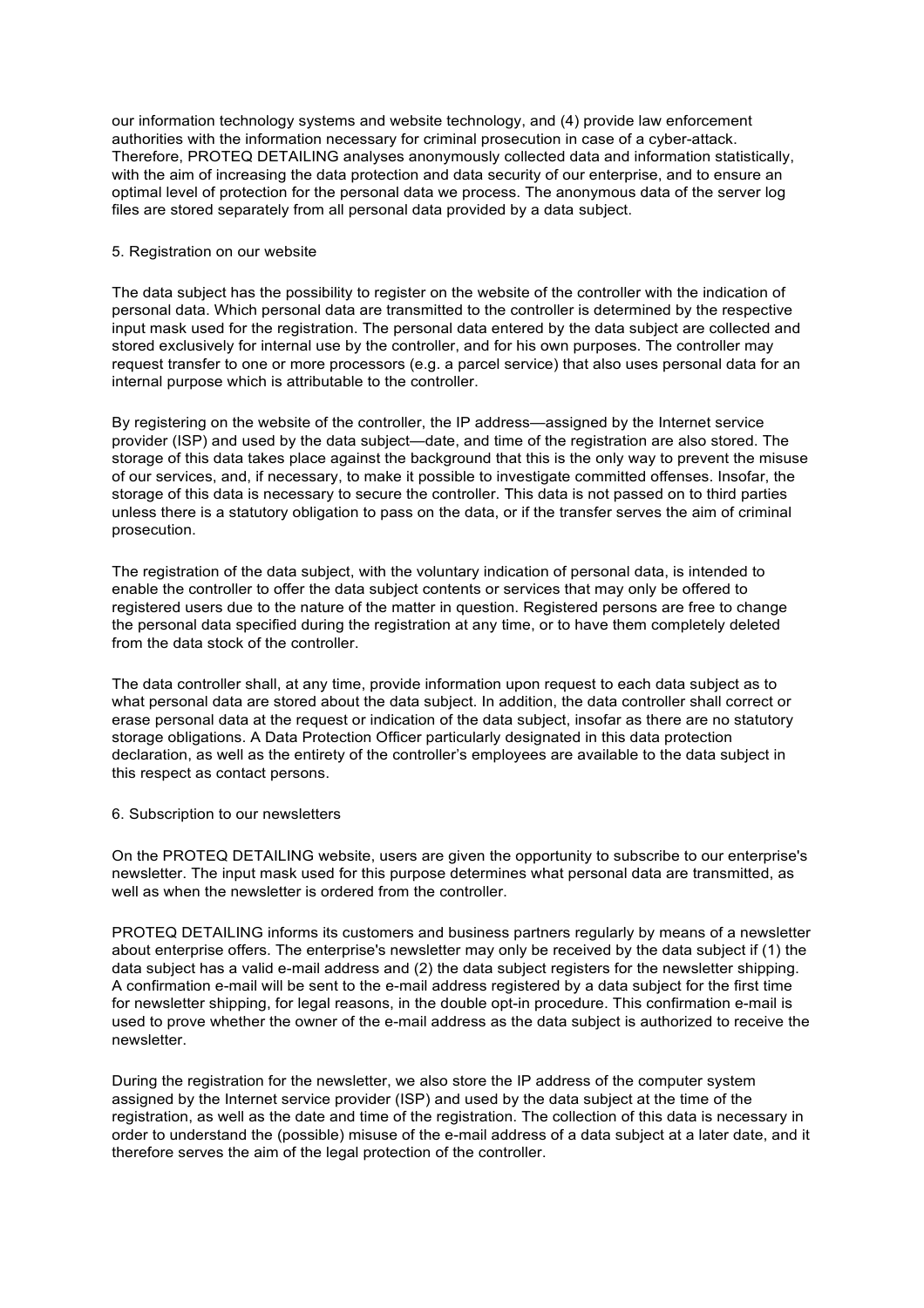The personal data collected as part of a registration for the newsletter will only be used to send our newsletter. In addition, subscribers to the newsletter may be informed by e-mail, as long as this is necessary for the operation of the newsletter service or a registration in question, as this could be the case in the event of modifications to the newsletter offer, or in the event of a change in technical circumstances. There will be no transfer of personal data collected by the newsletter service to third parties. The subscription to our newsletter may be terminated by the data subject at any time. The consent to the storage of personal data, which the data subject has given for shipping the newsletter, may be revoked at any time. For the purpose of revocation of consent, a corresponding link is found in each newsletter. It is also possible to unsubscribe from the newsletter at any time directly on the website of the controller, or to communicate this to the controller in a different way.

## 7. Newsletter-Tracking

The newsletter of PROTEQ DETAILING contains so-called tracking pixels. A tracking pixel is a miniature graphic embedded in such e-mails, which are sent in HTML format to enable log file recording and analysis. This allows a statistical analysis of the success or failure of online marketing campaigns. Based on the embedded tracking pixel, PROTEQ DETAILING may see if and when an email was opened by a data subject, and which links in the e-mail were called up by data subjects.

Such personal data collected in the tracking pixels contained in the newsletters are stored and analyzed by the controller in order to optimize the shipping of the newsletter, as well as to adapt the content of future newsletters even better to the interests of the data subject. These personal data will not be passed on to third parties. Data subjects are at any time entitled to revoke the respective separate declaration of consent issued by means of the double-opt-in procedure. After a revocation, these personal data will be deleted by the controller. PROTEQ DETAILING automatically regards a withdrawal from the receipt of the newsletter as a revocation.

### 8. Contact possibility via the website

The website of PROTEQ DETAILING contains information that enables a quick electronic contact to our enterprise, as well as direct communication with us, which also includes a general address of the so- called electronic mail (e-mail address). If a data subject contacts the controller by e-mail or via a contact form, the personal data transmitted by the data subject are automatically stored. Such personal data transmitted on a voluntary basis by a data subject to the data controller are stored for the purpose of processing or contacting the data subject. There is no transfer of this personal data to third parties.

9. Routine erasure and blocking of personal data

The data controller shall process and store the personal data of the data subject only for the period necessary to achieve the purpose of storage, or as far as this is granted by the European legislator or other legislators in laws or regulations to which the controller is subject to.

If the storage purpose is not applicable, or if a storage period prescribed by the European legislator or another competent legislator expires, the personal data are routinely blocked or erased in accordance with legal requirements.

- 10. Rights of the data subject
- a) Right of confirmation

Each data subject shall have the right granted by the European legislator to obtain from the controller the confirmation as to whether or not personal data concerning him or her are being processed. If a data subject wishes to avail himself of this right of confirmation, he or she may, at any time, contact our Data Protection Officer or another employee of the controller.

b) Right of access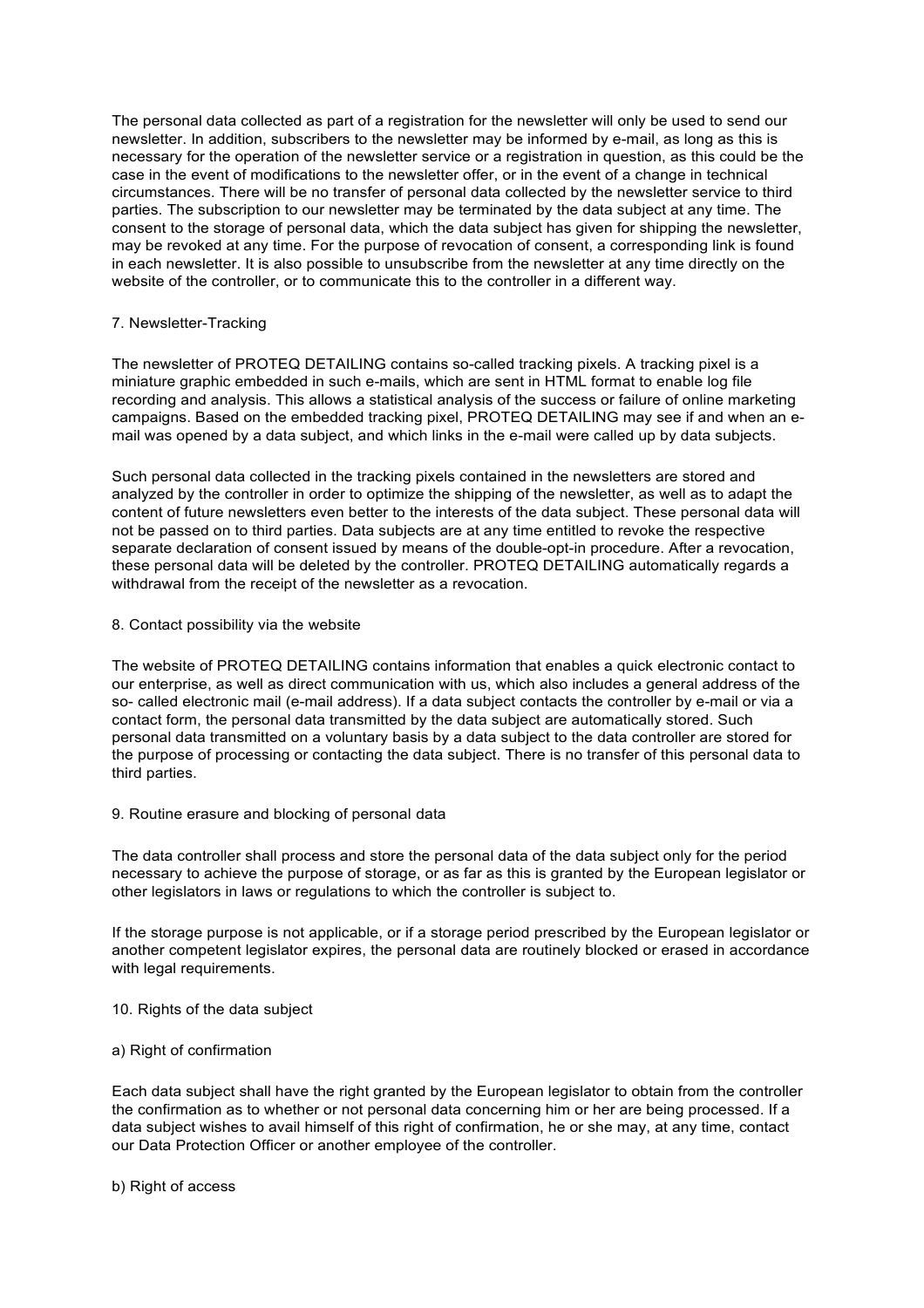Each data subject shall have the right granted by the European legislator to obtain from the controller free information about his or her personal data stored at any time and a copy of this information. Furthermore, the European directives and regulations grant the data subject access to the following information:

- o the purposes of the processing;
- o the categories of personal data concerned;
- $\circ$  the recipients or categories of recipients to whom the personal data have been or will be disclosed, in particular recipients in third countries or international organisations;
- $\circ$  where possible, the envisaged period for which the personal data will be stored, or, if not possible, the criteria used to determine that period;
- $\circ$  the existence of the right to request from the controller rectification or erasure of personal data, or restriction of processing of personal data concerning the data subject, or to object to suchprocessing;
- o the existence of the right to lodge a complaint with a supervisory authority;
- $\circ$  where the personal data are not collected from the data subject, any available information as to their source;
- $\circ$  the existence of automated decision-making, including profiling, referred to in Article 22(1) and (4) of the GDPR and, at least in those cases, meaningful information about the logic involved, as well as the significance and envisaged consequences of such processing for the data subject. Furthermore, the data subject shall have a right to obtain information as to whether personal data are transferred to a third country or to an international organisation. Where this is the case, the data

subject shall have the right to be informed of the appropriate safeguards relating to the transfer.

If a data subject wishes to avail himself of this right of access, he or she may at any time contact our Data Protection Officer or another employee of the controller.

# c) Right to rectification

Each data subject shall have the right granted by the European legislator to obtain from the controller without undue delay the rectification of inaccurate personal data concerning him or her. Taking into account the purposes of the processing, the data subject shall have the right to have incomplete personal data completed, including by means of providing a supplementary statement.

If a data subject wishes to exercise this right to rectification, he or she may, at any time, contact our Data Protection Officer or another employee of the controller.

d) Right to erasure (Right to be forgotten)

Each data subject shall have the right granted by the European legislator to obtain from the controller the erasure of personal data concerning him or her without undue delay, and the controller shall have the obligation to erase personal data without undue delay where one of the following grounds applies, as long as the processing is not necessary:

- $\circ$  The personal data are no longer necessary in relation to the purposes for which they were collected or otherwise processed.
- $\circ$  The data subject withdraws consent to which the processing is based according to point (a) of Article 6(1) of the GDPR, or point (a) of Article 9(2) of the GDPR, and where there is no other legal ground for the processing.
- $\circ$  The data subject objects to the processing pursuant to Article 21(1) of the GDPR and there are no overriding legitimate grounds for the processing, or the data subject objects to the processing pursuant to Article 21(2) of the GDPR.
- o The personal data have been unlawfully processed.
- $\circ$  The personal data must be erased for compliance with a legal obligation in Union or Member State law to which the controller is subject.
- o The personal data have been collected in relation to the offer of information society services referred to in Article 8(1) of the GDPR.

If one of the aforementioned reasons applies, and a data subject wishes to request the erasure of personal data stored by PROTEQ DETAILING, he or she may at any time contact our Data Protection Officer or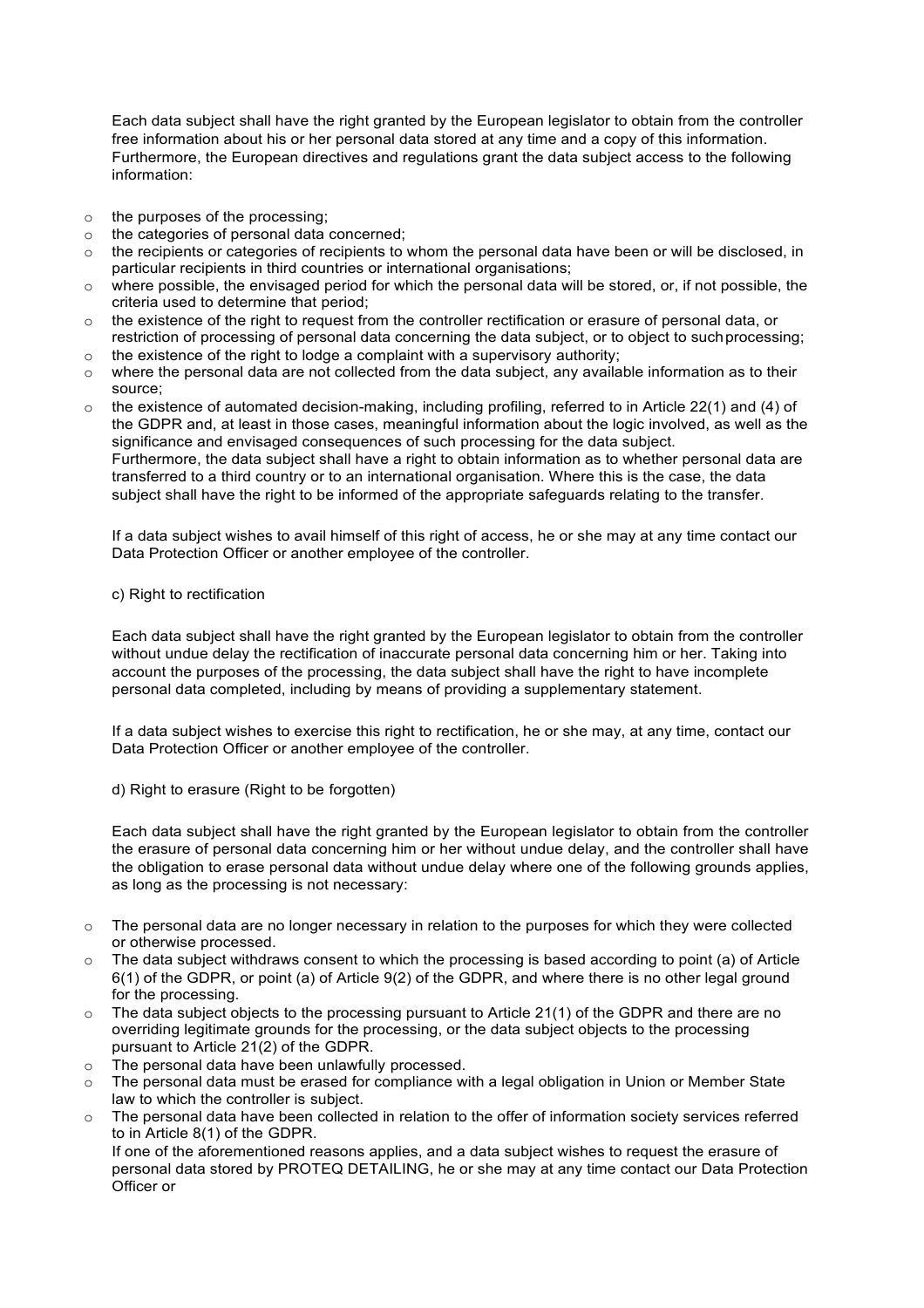another employee of the controller. The Data Protection Officer of PROTEQ DETAILING or another employee shall promptly ensure that the erasure request is complied with immediately.

Where the controller has made personal data public and is obliged pursuant to Article 17(1) to erase the personal data, the controller, taking account of available technology and the cost of implementation, shall take reasonable steps, including technical measures, to inform other controllers processing the personal data that the data subject has requested erasure by such controllers of any links to, or copy or replication of, those personal data, as far as processing is not required. The Data Protection Officer of PROTEQ DETAILING or another employee will arrange the necessary measures in individual cases.

e) Right of restriction of processing

Each data subject shall have the right granted by the European legislator to obtain from the controller restriction of processing where one of the following applies:

- $\circ$  The accuracy of the personal data is contested by the data subject, for a period enabling the controller to verify the accuracy of the personal data.
- o The processing is unlawful and the data subject opposes the erasure of the personal data and requests instead the restriction of their use instead.
- $\circ$  The controller no longer needs the personal data for the purposes of the processing, but they are required by the data subject for the establishment, exercise or defence of legal claims.
- The data subject has objected to processing pursuant to Article 21(1) of the GDPR pending the verification whether the legitimate grounds of the controller override those of the data subject. If one of the aforementioned conditions is met, and a data subject wishes to request the restriction of the processing of personal data stored by PROTEQ DETAILING, he or she may at any time contact our Data Protection Officer or another employee of the controller. The Data Protection Officer of PROTEQ DETAILING or another employee will arrange the restriction of the processing.

## f) Right to data portability

Each data subject shall have the right granted by the European legislator, to receive the personal data concerning him or her, which was provided to a controller, in a structured, commonly used and machine-readable format. He or she shall have the right to transmit those data to another controller without hindrance from the controller to which the personal data have been provided, as long as the processing is based on consent pursuant to point (a) of Article 6(1) of the GDPR or point (a) of Article 9(2) of the GDPR, or on a contract pursuant to point (b) of Article 6(1) of the GDPR, and the processing is carried out by automated means, as long as the processing is not necessary for the performance of a task carried out in the public interest or in the exercise of official authority vested in the controller.

Furthermore, in exercising his or her right to data portability pursuant to Article 20(1) of the GDPR, the data subject shall have the right to have personal data transmitted directly from one controller to another, where technically feasible and when doing so does not adversely affect the rights and freedoms of others.

In order to assert the right to data portability, the data subject may at any time contact the Data Protection Officer designated by PROTEQ DETAILING or another employee.

### g) Right to object

Each data subject shall have the right granted by the European legislator to object, on grounds relating to his or her particular situation, at any time, to processing of personal data concerning him or her, which is based on point (e) or (f) of Article 6(1) of the GDPR. This also applies to profiling based on these provisions.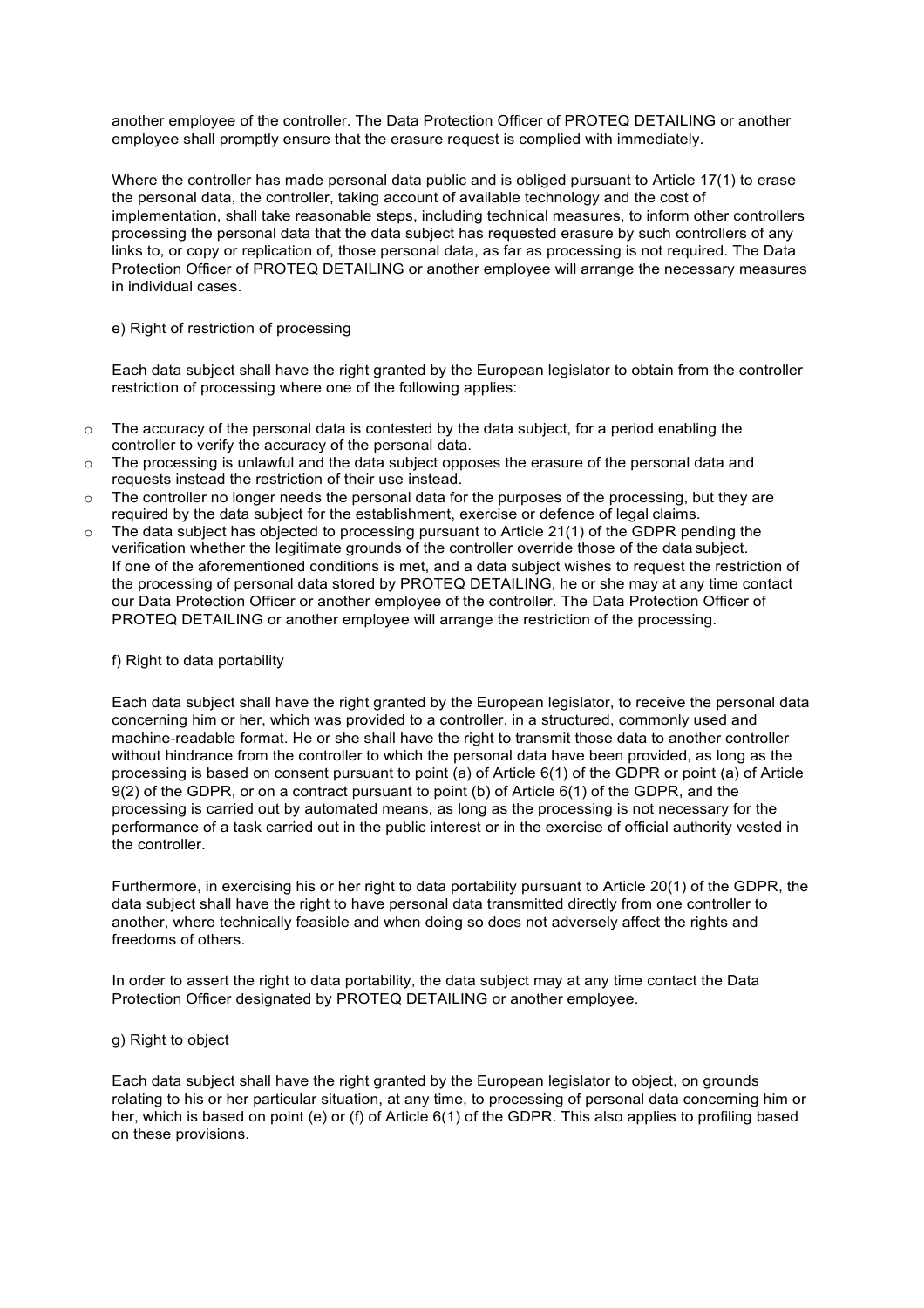PROTEQ DETAILING shall no longer process the personal data in the event of the objection, unless we can demonstrate compelling legitimate grounds for the processing which override the interests, rights and freedoms of the data subject, or for the establishment, exercise or defence of legal claims.

If PROTEQ DETAILING processes personal data for direct marketing purposes, the data subject shall have the right to object at any time to processing of personal data concerning him or her for such marketing. This applies to profiling to the extent that it is related to such direct marketing. If the data subject objects to PROTEQ DETAILING to the processing for direct marketing purposes, PROTEQ DETAILING will no longer process the personal data for these purposes.

In addition, the data subject has the right, on grounds relating to his or her particular situation, to object to processing of personal data concerning him or her by PROTEQ DETAILING for scientific or historical research purposes, or for statistical purposes pursuant to Article 89(1) of the GDPR, unless the processing is necessary for the performance of a task carried out for reasons of public interest.

In order to exercise the right to object, the data subject may directly contact the Data Protection Officer of PROTEQ DETAILING or another employee. In addition, the data subject is free in the context of the use of information society services, and notwithstanding Directive 2002/58/EC, to use his or her right to object by automated means using technical specifications.

## h) Automated individual decision-making, including profiling

Each data subject shall have the right granted by the European legislator not to be subject to a decision based solely on automated processing, including profiling, which produces legal effects concerning him or her, or similarly significantly affects him or her, as long as the decision (1) is not is necessary for entering into, or the performance of, a contract between the data subject and a data controller, or (2) is not authorised by Union or Member State law to which the controller is subject and which also lays down suitable measures to safeguard the data subject's rights and freedoms and legitimate interests, or (3) is not based on the data subject's explicit consent.

If the decision (1) is necessary for entering into, or the performance of, a contract between the data subject and a data controller, or (2) it is based on the data subject's explicit consent, PROTEQ DETAILING shall implement suitable measures to safeguard the data subject's rights and freedoms and legitimate interests, at least the right to obtain human intervention on the part of the controller, to express his or her point of view and contest the decision.

If the data subject wishes to exercise the rights concerning automated individual decision-making, he or she may at any time directly contact our Data Protection Officer of PROTEQ DETAILING or another employee of the controller.

i) Right to withdraw data protection consent

Each data subject shall have the right granted by the European legislator to withdraw his or her consent to processing of his or her personal data at any time.

If the data subject wishes to exercise the right to withdraw the consent, he or she may at any time directly contact our Data Protection Officer of PROTEQ DETAILING or another employee of the controller.

11. Data protection for applications and the application procedures

The data controller shall collect and process the personal data of applicants for the purpose of the processing of the application procedure. The processing may also be carried out electronically. This is the case, in particular, if an applicant submits corresponding application documents by e-mail or by means of a web form on the website to the controller. If the data controller concludes an employment contract with an applicant, the submitted data will be stored for the purpose of processing the employment relationship in compliance with legal requirements. If no employment contract is concluded with the applicant by the controller, the application documents shall be automatically